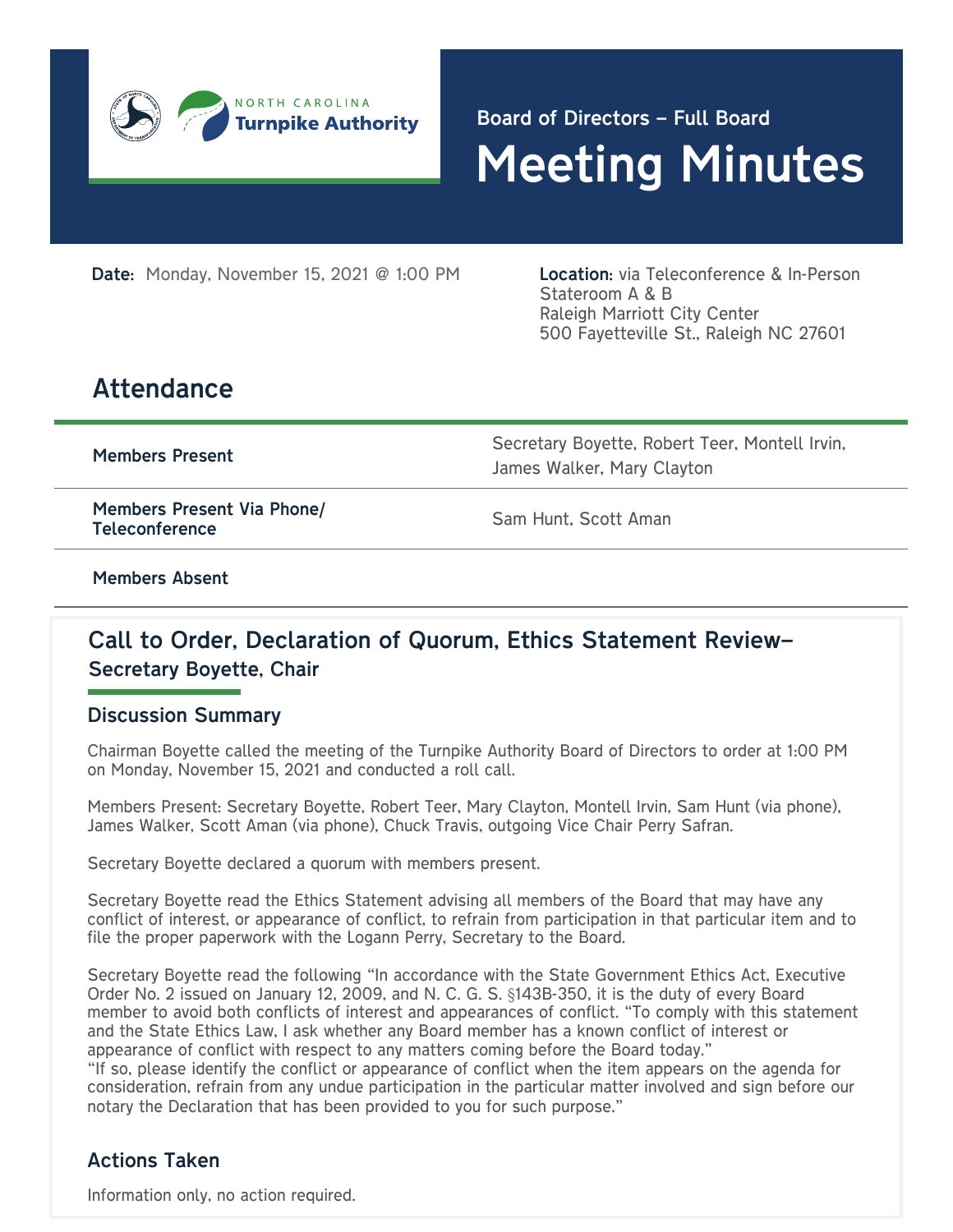# Approval of August 18, 2021, 2021 Meeting Minutes – Secretary Boyette, Chair

#### Discussion Summary

Secretary Boyette stated that the August 18, 2021 meeting minutes were distributed prior to the meeting and if there are no questions, he would accept a motion.

### Actions Taken

A motion to approve the August 18, 2021 minutes as distributed was made by Mr. Robert Teer and seconded by Mr. Montell Irvin.

The minutes were approved unanimously.

# Opening Comments – Secretary Boyette, Chair

## Discussion Summary

Secretary Boyette shared brief opening comments with the Board of Directors.

NC Quick Pass will be celebrating its 10th anniversary next month! . Since opening in 2011, we have opened the Triangle Expressway, Monroe Expressway, and the I-77 Express Lanes, with two more projects under construction. NC Quick Pass now serves over 4 million customers every year and I am proud of all the good work going into making this program such a success.

#### Honoring Rodger Rochelle's service

Since joining NCDOT in January 1992 Rodger Rochelle has been a true leader in our organization. He has dedicated 30 years to the state State of North Carolina and during his tenure. He's made a monumental impact on the department and state through the massive, multi-dimensional projects he's led through the years.

He has facilitated projects that are leaving a with a monumental positive impact for generations of North Carolinians.

Thank you, Rodger for your leadership and dedication. You are leaving a better Department of Transportation, Turnpike Authority, and infrastructure system because of all your hard work.

#### Honoring Vice Chair Safran

Chairman Boyette shared that Vice Chair Safran was one of two inaugural members of the Turnpike Authority Board of Directors during the 2001-2002 session of the General Assembly when the Turnpike Authority was established.

The other inaugural member was our own Robb Teer. The Secretary asked Board member Teer if he would like to make comments. Board member Teer made remarks on behalf of the legacy of service provided by Vice Chair Safran during his tenure on the board.

Secretary Boyette along with JJ Eden, Executive Director, honored Mr. Perry Safran, longtime board member and Vice Chair of the Board, along with and Mr. Rodger Rochelle with Service and Road Gang Awards for their dedication to the NC Department of Transportation, NC Turnpike Authority, and transportation in the State of North Carolina.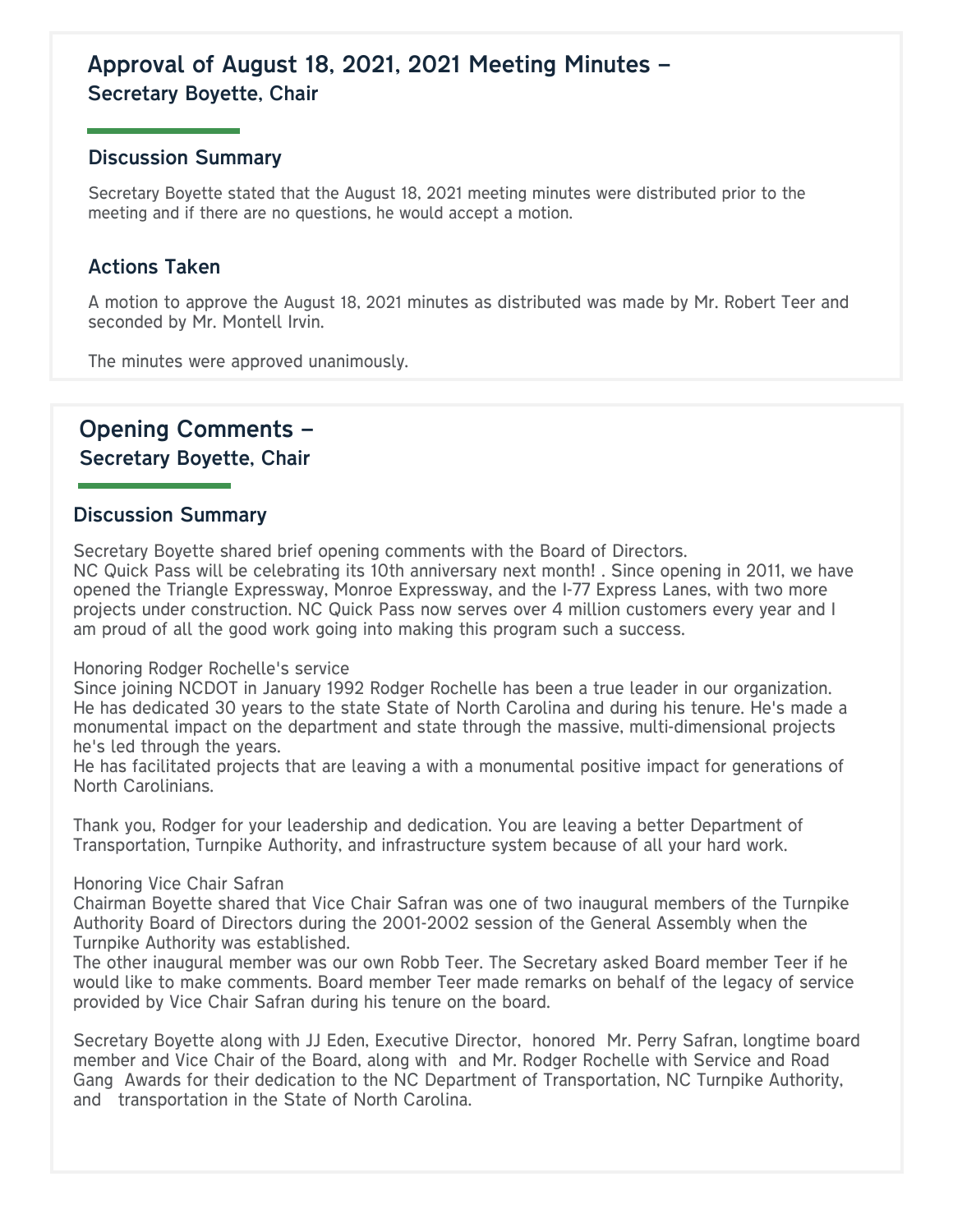## Actions Taken

Information only, no action required.

## Executive Director Comments – JJ Eden, Executive Director

#### Discussion Summary

JJ Eden welcomed all to the meeting and thanked them for their time. He shared brief opening comments to the Board of Directors.

2021 has been a great year for NC Turnpike. We have all worked together to accomplish some truly remarkable feats:

We launched pilot programs with GoToll, PayByCar, and Amazon.

 The Monroe Expressway was recognized with the best use of Technology Award from AASHTO. We received national recognition with two awards from the Government Finance Officers Association.

NC Quick Pass has issued over 1 Million transponders to customers.

The Turnpike team has continues to work hard in 2021 and I am grateful for everyone's dedication.

#### Actions Taken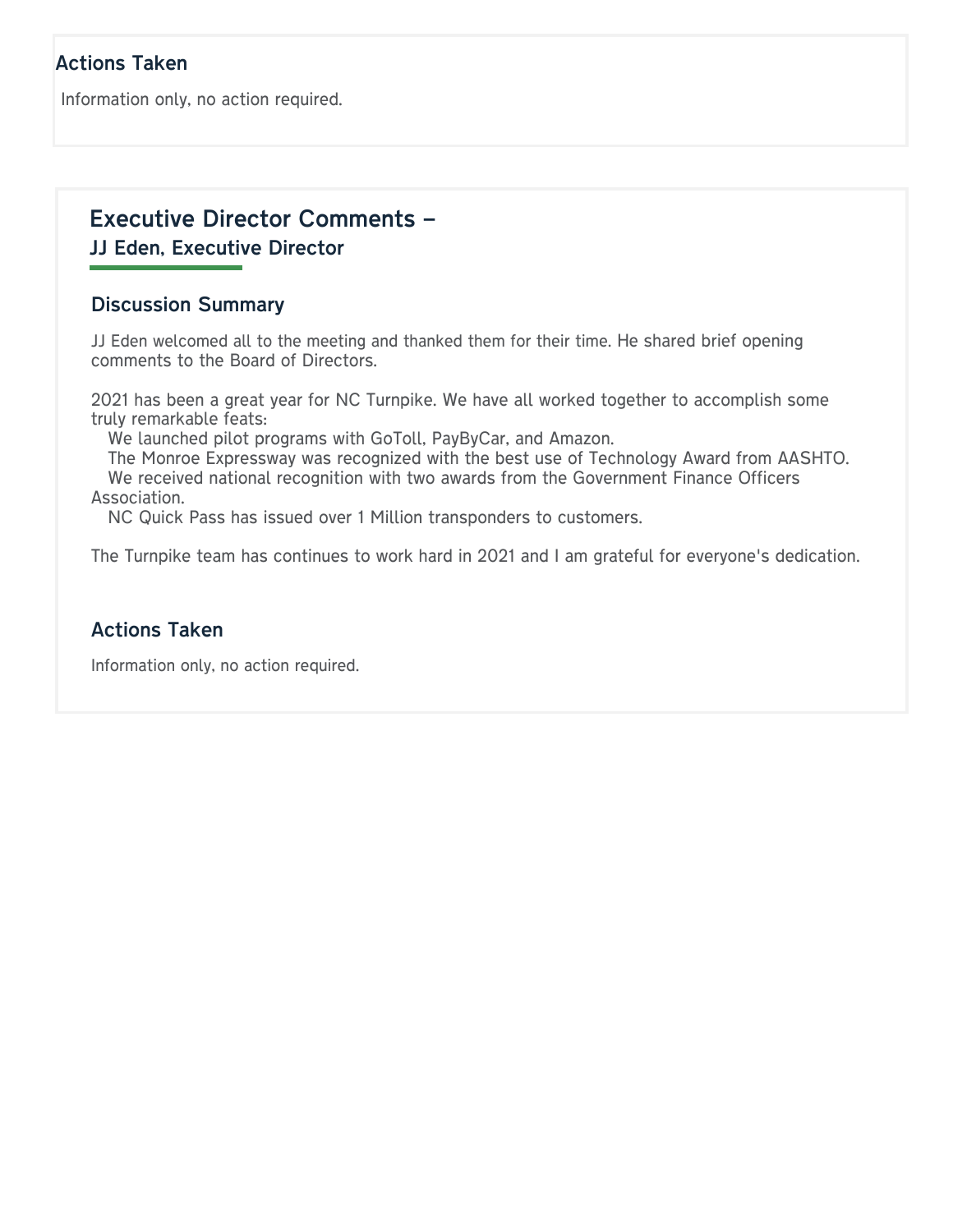# Vice Chair Election – Secretary Boyette, Chair

#### Discussion Summary

Secretary Boyette opened the floor to nominations for the Vice Chair position of the NC Turnpike Authority Board of Directors.

Mr. Robert Teer nominated Mr. James Walker to the Vice Chair position.

Secretary Boyette closed the floor to nominations for the Vice Chair position of the NC Turnpike Authority Board of Directors.

Newly elected Vice Chair Walker made a nomination of the following officers:

Secretary Boyette as Chair of the NC Turnpike Board of Directors Mr. Robert Teer as Secretary-Treasurer of the NC Turnpike Board of Directors Mr. Robert Teer as NC Turnpike Board of Directors Finance Committee Chair Mr. Montell Irvin as NC Turnpike Board of Directors Operations Committee Chair

#### Actions Taken

The board took the following actions:

Board member James "Jim" Walker as Vice Chair of the NC Turnpike Board of Directors was approved unanimously following a motion by Mr. Robert Teer, seconded by Mr. Montell Irvin. .

The board approved a unanimous bundle vote on the following actions: Secretary Boyette as Chair, Mr. Robert Teer as Secretary-Treasurer, Mr. Robert Teer as Finance Committee C Hair, and Mr. Montell Irvin as Operations Committee chair following a motion by Vice Chair Walker The motions were approved unanimously.

# Operations Committee Report – Montell Irvin, PE, Operations Committee Chair

#### Discussion Summary

Mr. Montell Irvin updated the board with a report on the Operations Committee meetings that have been held since the last Board of Directors meeting in August. Since the Board meeting in August, the Operations Committee has met once.

At the October 21st meeting, the Operations Committee received presentations on the following:

o 2022 Triangle Expressway Toll Rates

o 2022 Monroe Expressway Toll Rates

o An update on Complete 540 construction

o NCDOT Project Development Support

o An update on i-485 Express Lanes

#### Actions Taken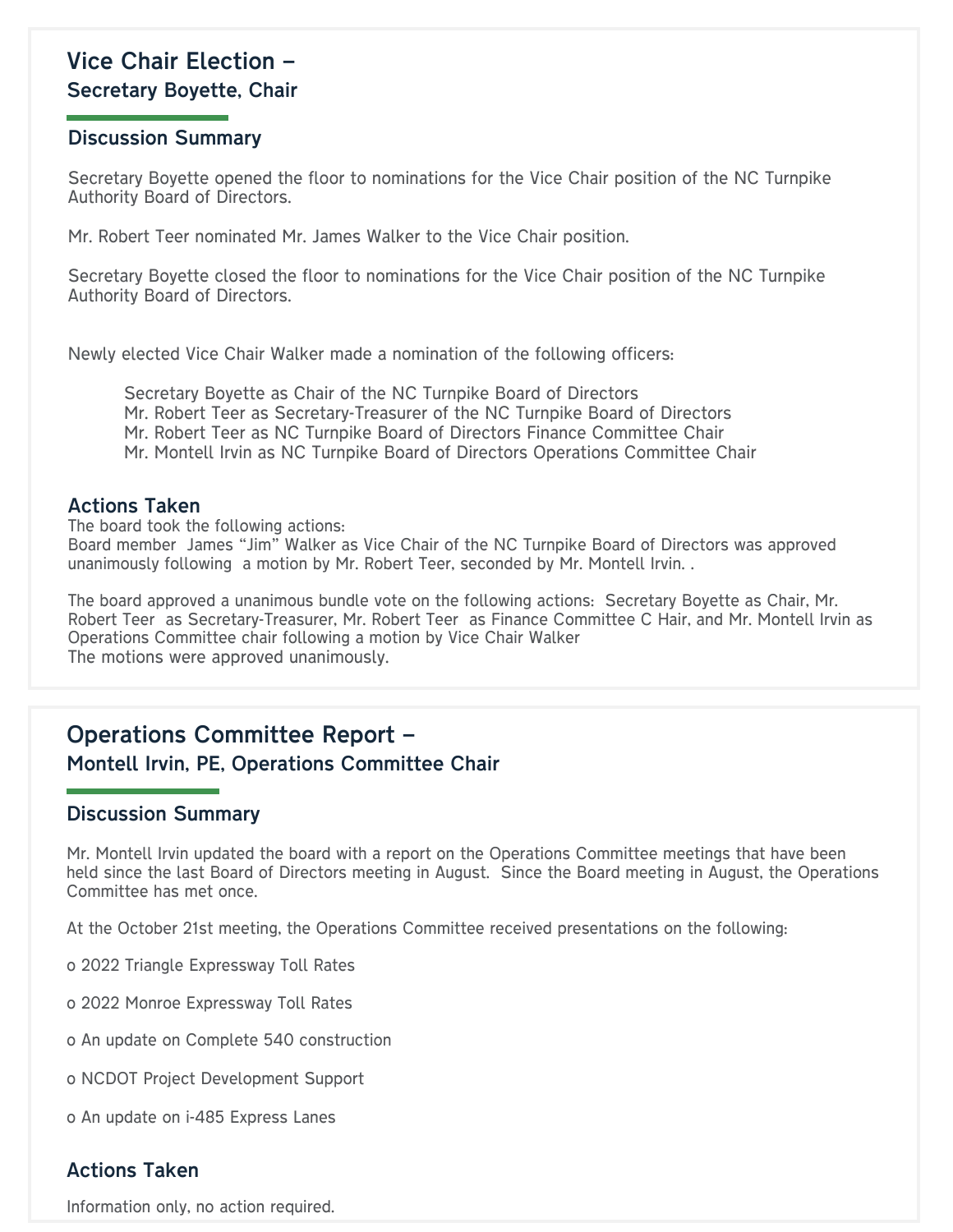# Finance Committee Report – Robert Teer, Finance Committee Chair

#### Discussion Summary

Mr. Robert Teer updated the board with a report on the Finance Committee meetings that have been held since the last Board of Directors meeting in August Since the Board meeting in August, the Finance Committee has met once.

At the October 20th meeting, the Finance Committee received presentations on the following:

o NCTA Debt Policy

o Monroe Expressway TIFIA Refunding

- o 2022 Triangle Expressway Toll Rates
- o 2022 Monroe Expressway Toll Rates
- o An update on Complete 540 construction and spending
- o 2022 Finance Committee meeting date schedule.

## Actions Taken

Information only, no action required.

# Finance & Budget Update – David Roy, Chief Financial Officer

#### Discussion Summary

Mr. David Roy updated the board on Turnpike Finance and Budget operations, This included an update on the NCTA Debt Policy Report, Monroe Expressway TIFIA Refunding, and the 2022 Triangle and Monroe Expressway Toll Rates.

Mr. Roy's complete presentation can be found at the end of the meeting minutes.

## Actions Taken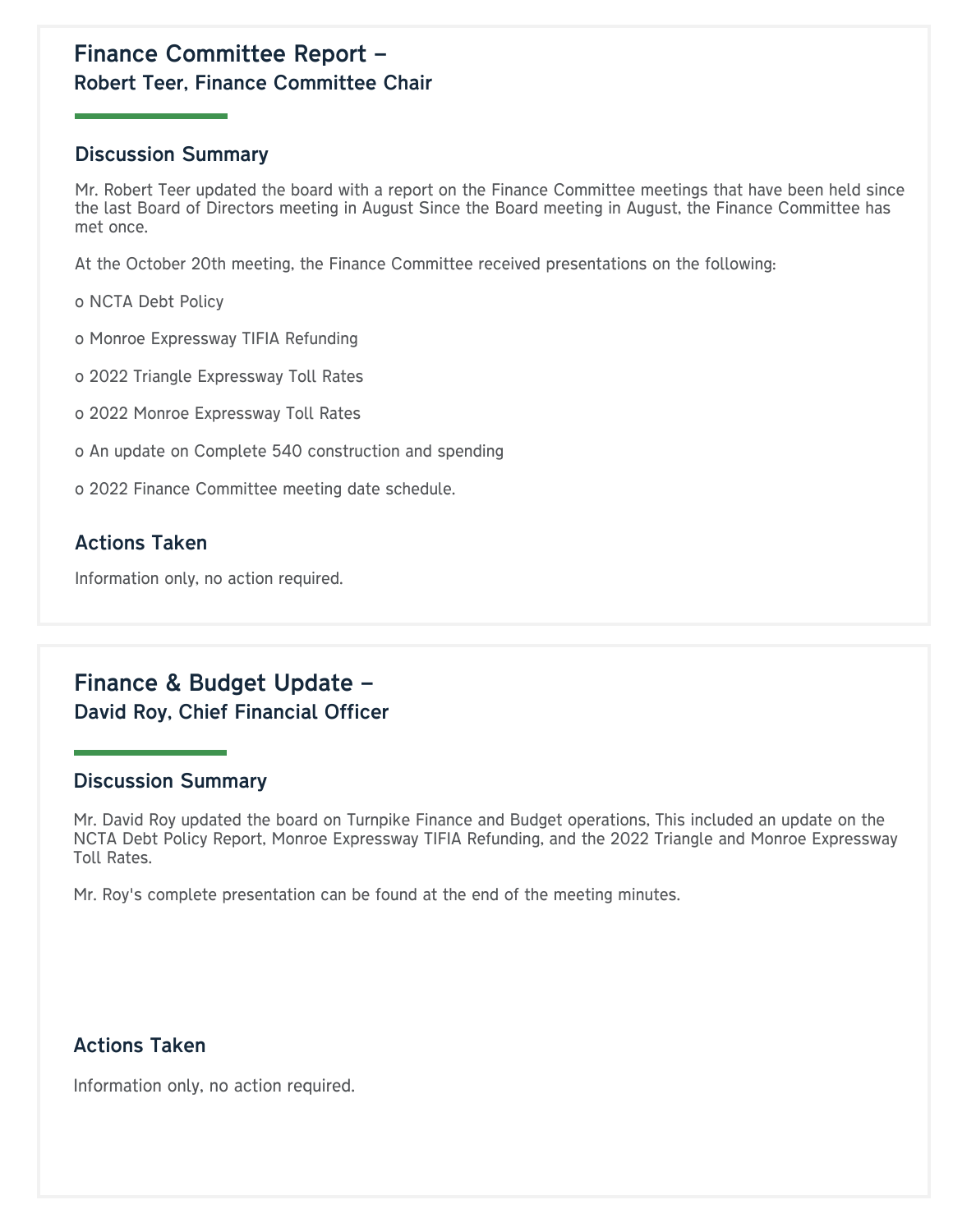# Roadway Operations Update –

Dennis Jernigan, PE, Deputy Chief Engineer for Highway Operations

#### Discussion Summary

Mr. Dennis Jernigan presented a Roadway maintenance and operations update to the Board of Directors.

Mr. Jernigan's full presentation can be found on end of the meeting minutes.

Mr. James Walker inquired if there was any variation on tractor trailer usage during the pandemic. Mr. Jernigan explained that there was actually an increase in tractor trailer usage at this time.

Secretary Boyette inquired if there were any supply chain issues or concerns during this time. Mr. Jernigan explained that he was unsure of at this time.

## Actions Taken

Information only, no action required.

# Chief Engineer's Update – Rodger Rochelle, PE, Chief Engineer

#### Discussion Summary

After a brief meeting intermission, Mr. Rodger Rochelle provided a brief update to the Board of Directors. Mr. Rochelle's full presentation can be found at the end of the meeting minutes.

## Actions Taken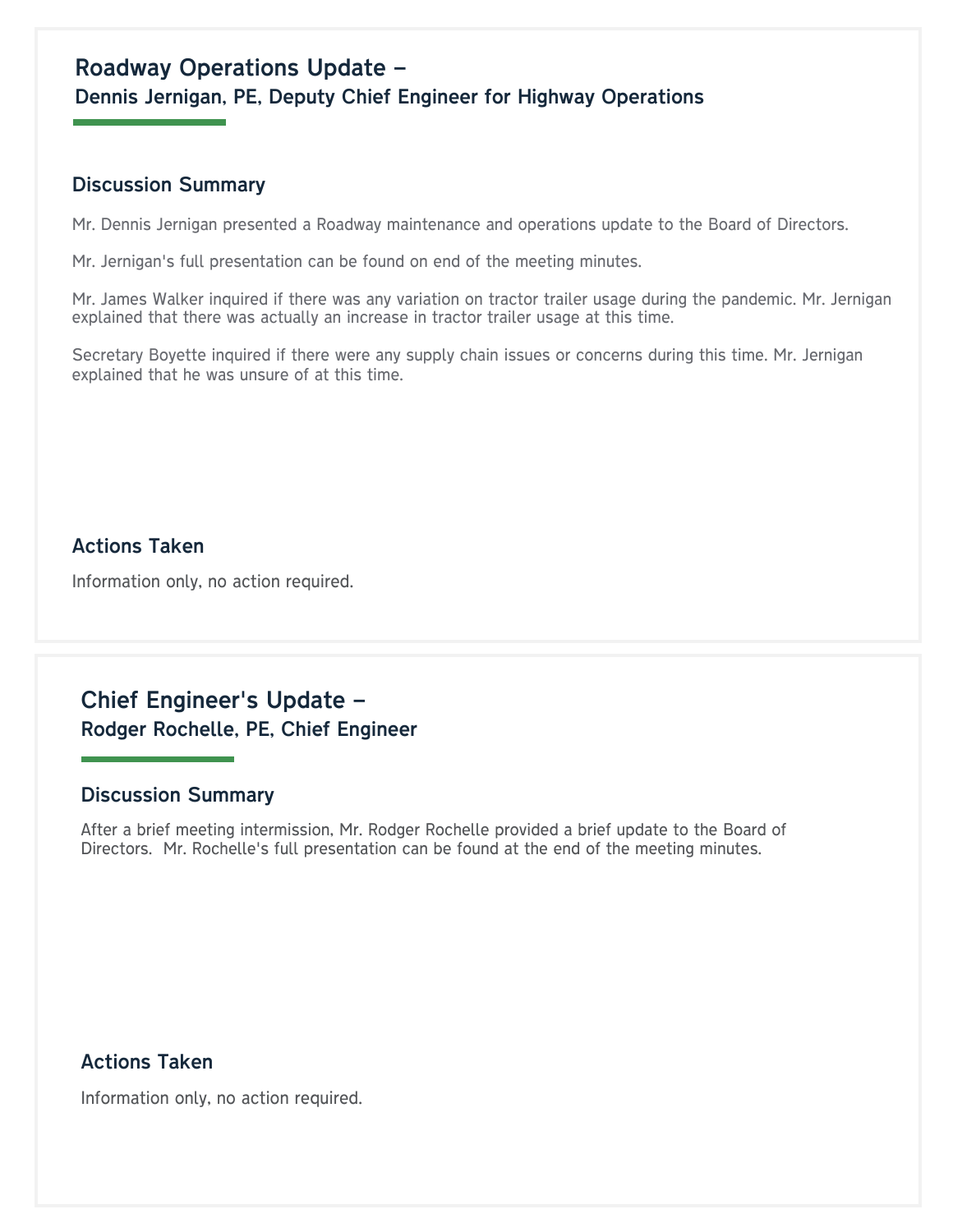# Program Development Update – Andy Lelewski, PE, Director of Program Development

#### Discussion Summary

Mr. Andy Lelewski provided the Board with a Program Development update, which included updated I-485 Express lanes construction photos and drone video. Mr. Lelewski's full presentation can be found on at the end of the meeting minutes.

Mr. Lelewski introduced Mr. Brian Davis to provide the Board on Division 10 Construction updates.

Mr. Montell Irvin inquired of any supply chain issues. Mr. Lelewski explained that at this time, there were no supply chain issues, and did not foresee any issues in the future. Tolling procedures have not yet been taken over by the Authority, that will happen late next year. This time will give the Toll Technology team plenty of time to prepare for any issues.

#### Actions Taken

Information only, no action required.

# Toll Technology & Customer Service Update – Manish Chourey, Chief Technology Officer

#### Discussion Summary

Mr. Manish Chourey provided a Toll Technology & Customer Service Update, which included an update on technology project timeline projections. Mr. Chourey's full presentation can be found at the end of the meeting minutes.

Mr. Robert Teer inquired as to the what the 2019 growth can be attributed to. Mr. Chourey stated that that would be the opening and usage of Monroe Expressway and I-77 Express Lanes. Mr. Irvin inquired if that was based solely on transponder usage, Mr. Chourey stated yes.

Mr. Charles Travis inquired if a transponder was needed to participate in the PayByCar program. Mr. Chourey explained that there would be an in-vehicle radio transmission.

Mr. Travis inquired is any other states and roads participated in this program. Mr. Chourey stated that Florida and Georgia also participate in this program.

#### Actions Taken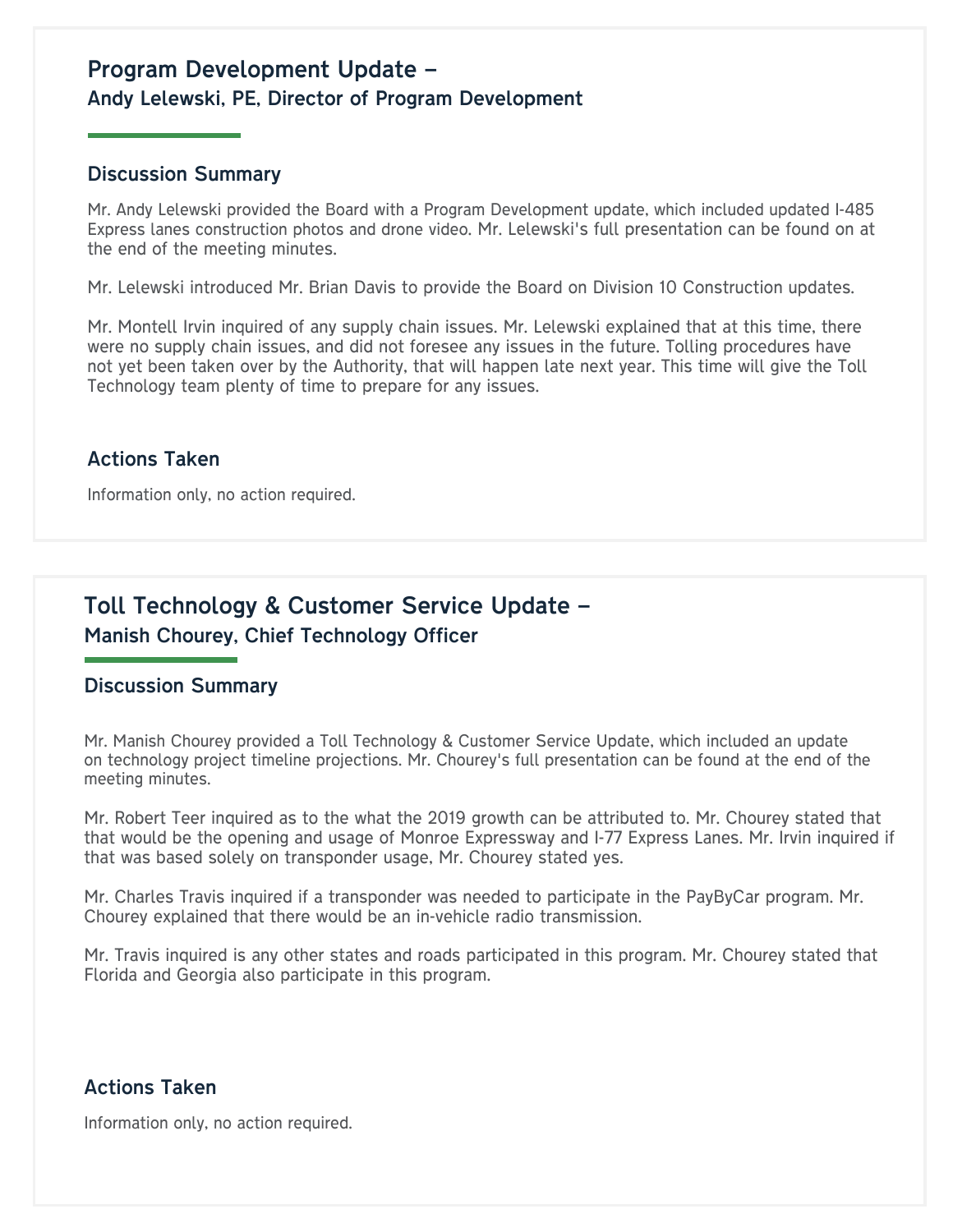# Communications & Marketing Update – Kimberlee Poulton, Marketing & Communications Director Logen Hodges, Marketing & Communications Manager

#### Discussion Summary

Ms. Kimberlee Poulton and Mr. Logen Hodges provided the Board of Directors with an update on Turnpike Communications and Marketing.

Ms. Poulton and Mr. Hodges' presentation can be found at the end of the meeting minutes.

## Actions Taken

Information only, no action required.

# 2022 Meeting Dates – Secretary Boyette, Chair

#### Discussion Summary

Secretary Boyette stated that the 2022 Meeting dates for the NC Turnpike Board of Directors, Finance Committee, and Operations Committee were released to the Board. Please submit any scheduling conflicts, comments, or inquiries to Board Secretary Logann Perry.

## Actions Taken